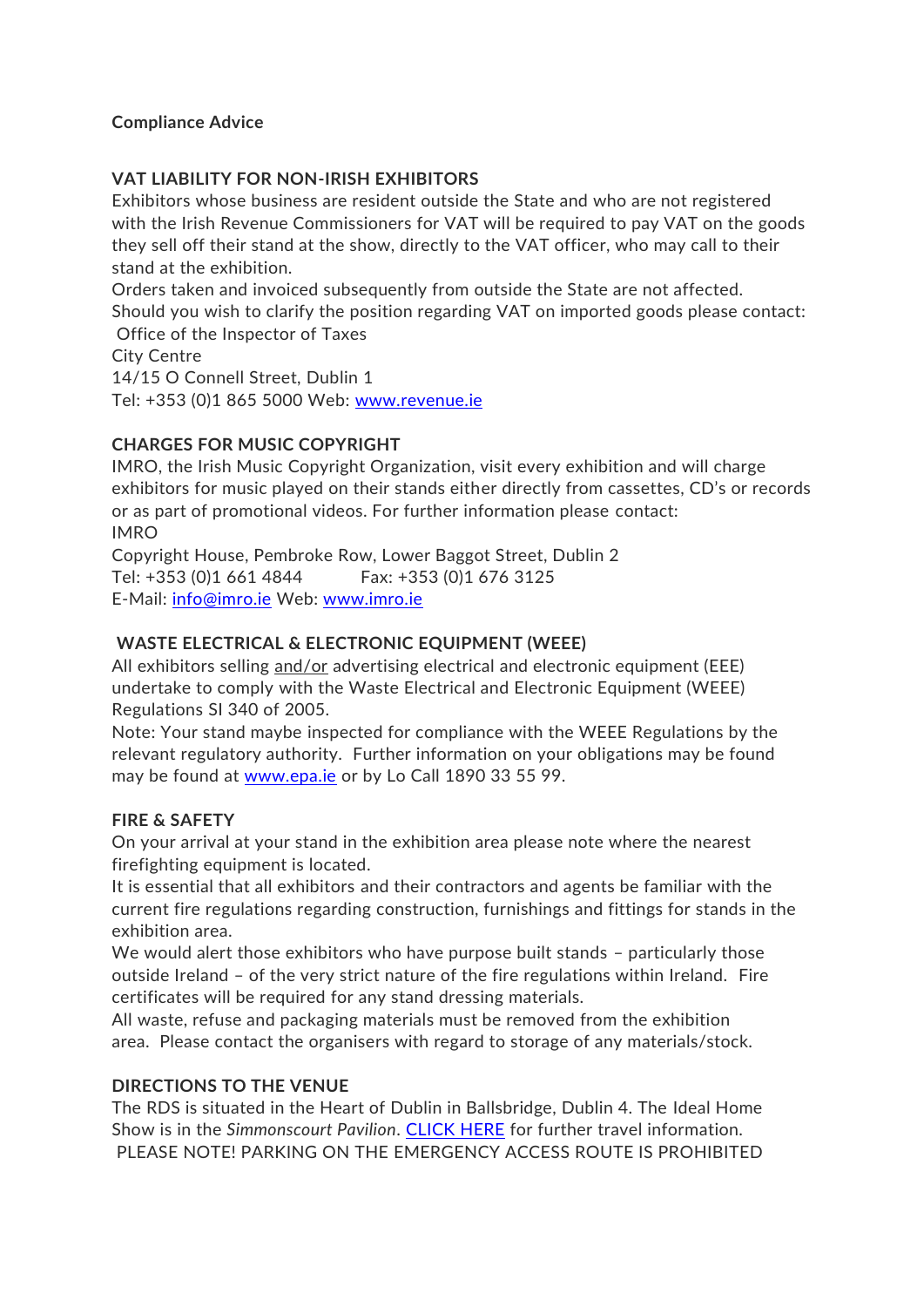# **WASTE ELECTRICAL AND ELECTRONIC EQUIPMENT AND BATTERIES REGULATIONS**

The Environmental Protection Agency has a lead role in the enforcement of the waste electrical and electronic equipment (WEEE) and Batteries regulations in Ireland. The regulations are in place to ensure that these products are managed safely when they become waste. These products include drills, mobile phones and toys. Are you compliant with these regulations?

The regulations place obligations on manufacturers, importers and distributors of electrical and electronic equipment (EEE) and/or batteries, (including products incorporating batteries). Under the regulations, a Producer is not just the manufacturer but is anyone who is placing (or is about to place) EEE and/or batteries on the market on a professional basis for the first time in Ireland. This includes importers of EEE and/or batteries into Ireland. All producers must be validly registered with the Producer Register Limited (formerly the WEEE Register Society). Any producer that is not validly registered is prohibited from placing EEE or batteries on the market in Ireland, therefore sale or advertising for sale of imported product by exhibitors would be in an offence under the WEEE and/or batteries regulation. It should also be noted that the EPA can issue a 'fixed payment notice' for certain offences under the regulations, including failure to register as a producer. A fixed payment notice is similar to a fine. It should be noted that registered producers will be issued with a Producer Registration Number (e.g. 123WB) which must be displayed on all invoices and associated documentation.

More information on your obligations is available from:

### **Producer Register Limited (PRL)**

**Tel: 01-5522606 Fax 01-5618058 Email: [info@producerregister.ie](mailto:info@producerregister.ie) Website: [www.producerregister.ie](http://www.producerregister.ie/)**

**Producer Register Limited (PRL)** Tel: 01-5522606 Fax 01-5618058 Email: [info@producerregister.ie](mailto:info@producerregister.ie) Website: [www.producerregister.ie](http://www.producerregister.ie/)

**Environmental Protection Agency (EPA)** Lo Call: 1890 33 55 99 or 021 4860801 Email: [weee@epa.ie](mailto:weee@epa.ie) Website: [www.weee-enforcement.ie](http://www.weee-enforcement.ie/) or [www.batteries-enforcement.ie](http://www.batteries-enforcement.ie/)

**Environmental Protection Agency (EPA) Lo Call: 1890 33 55 99 or 021 4860801 Email: [weee@epa.ie](mailto:weee@epa.ie) Website: [www.weee-enforcement.ie](http://www.weee-enforcement.ie/) or [www.batteries-enforcement.ie](http://www.batteries-enforcement.ie/)**

If you are a Distributor (e.g. a seller, retailer or wholesaler) of EEE and/or batteries at